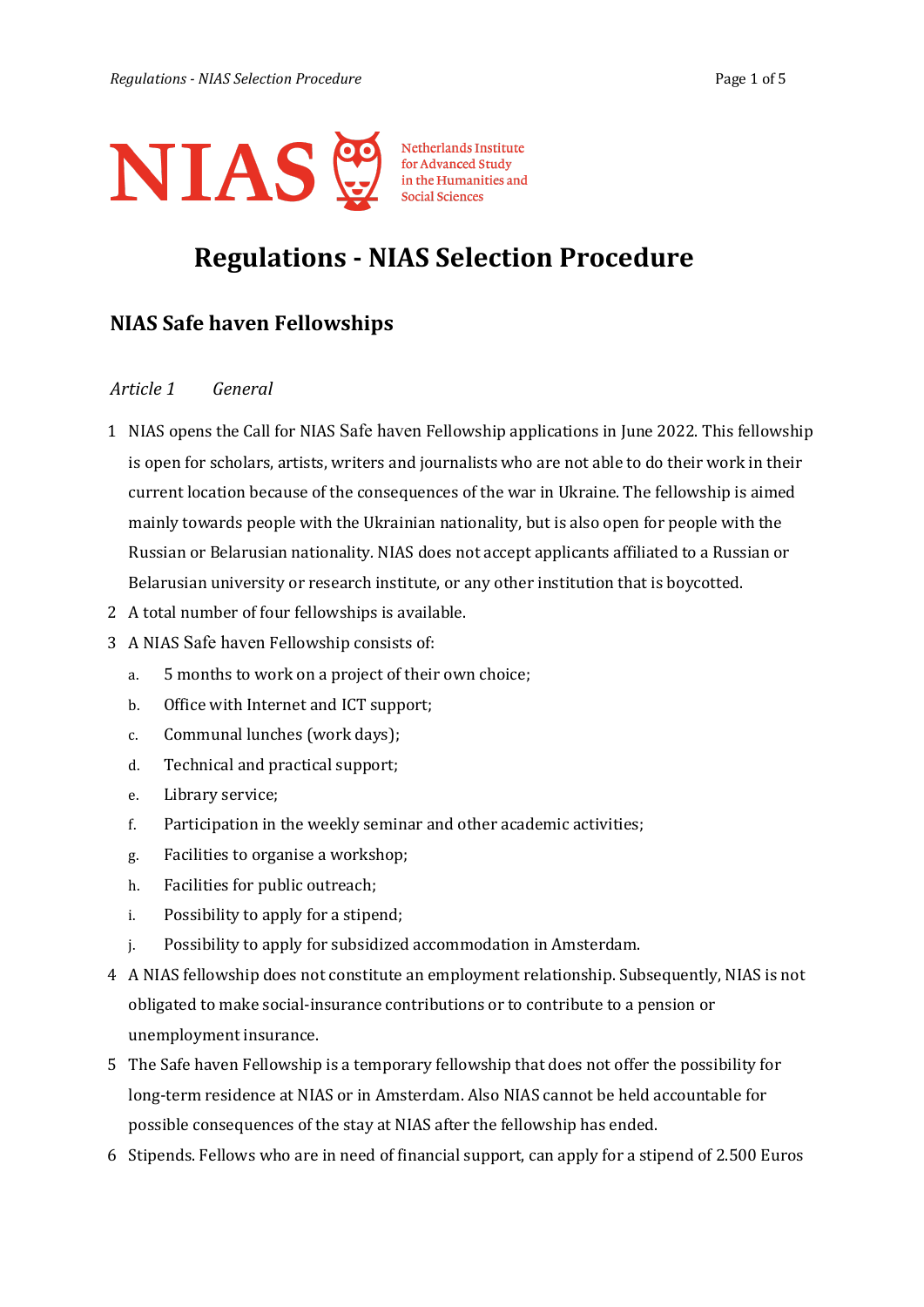per month.

- 7 Accommodation. Fellows from outside the Netherlands can apply for a NIAS studio against a highly subsidized rate of 750 Euros per month. Fellows who come to Amsterdam with children can apply for a two bedroom family apartment against the same subsidized rate.
- 8 Travel costs. Fellows who travel from abroad to the Netherlands can reimburse a return ticket up to a maximum of 1.500 Euros. Fellows who travel back and forth from their home in the Netherlands to NIAS, can reimburse their travel costs up to a maximum of 250 Euros per month.
- 9 Conditions. NIAS fellows are required to be physically present at NIAS at least four days per week. Subsequently, by signing the Fellowship Agreement, Fellows are committed to meet these basic conditions of a NIAS fellowship (see for exceptions on this rule *Article 7* of these *Regulations*).
- 10 Research Integrity. NIAS fellows are required to adhere to the Netherlands Code of Conduct [for Research Integrity](https://www.knaw.nl/shared/resources/actueel/bestanden/netherlands-code-of-conduct-for-research-integrity-2018-uk/view) and observe this code when carrying out their research at NIAS. The document speaks of five general principles: 1) Honesty, 2) Scrupulousness, 3) Transparency, 4) Independence and 5) Responsibility.

## *Article 2 Formal requirements for an NIAS Safe haven Fellowship application*

- 1 The formal requirements for a NIAS Safe haven Fellowship application are:
	- a. On the date that the Call closes, the applicant must have at least three years research experience since the date they were awarded a PhD, if they are submitting a scientific proposal;
	- b. The project proposal must fit within the scope of humanities and/or social sciences;
	- c. The proposal should be no more than 1000 words;
	- d. The proposal should contain a clear description of the project that will be conducted during a stay at NIAS and a short motivation stating the necessity of the stay at NIAS;
	- e. The applicant should submit an updated C.V. of no more than 2 A4;
	- f. The applicant may not resubmit a project proposal that was previously rejected by NIAS;
	- g. The application must be completed correctly and contain all the requested information and required documentation.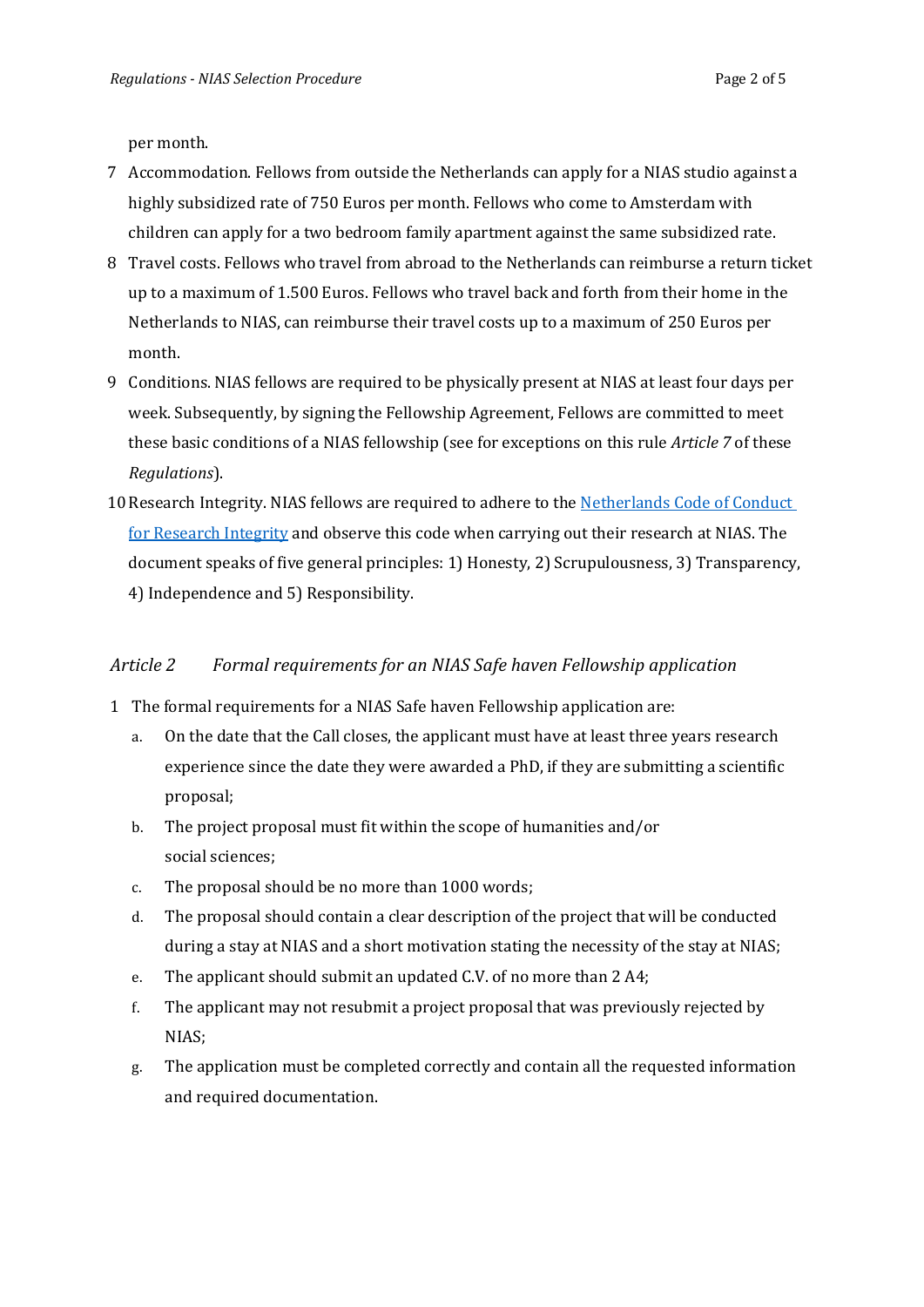- 1 The Call for Applications for NIAS Safe haven Fellowships is open from the  $1<sup>st</sup>$  of June to the 15<sup>th</sup> of June.
- 2 Applications should be written in English and submitted via the application module on the NIAS website by 12 noon on the  $15<sup>th</sup>$  of June and must comply with all the formal requirements stated above in *Article 2* of these *Regulations*.
- 3 An application can be considered submitted once an automatic confirmation of receipt has been received. Applications that are not submitted before the deadline of 12 noon on the 15th of June will not be taken into consideration.
- 4 NIAS and KNAW employees, members of the KNAW Board and members of the NIAS Academic Advisory Board (AAB) may not apply.
- 5 The Selection Officer at NIAS checks whether the application complies with all the formal requirements as stated in *Article 2* of these *Regulations*. If the application meets all the formal requirements it is sent to the Advisory Committee. If the application does not meet the formal requirements the application will be rejected and the applicant will be informed by email by NIAS.

## *Article 4 Criteria*

- 1 The evaluation is based on review of the following criteria:
	- a) A clear (research) topic and (research) question
	- b) Relevance of the (research) project: academic, societal, cultural or artistic relevance
	- c) Identification of the problems involved and methodology
	- d) Feasibility of the time schedule
	- e) Intended (research) output
	- f) Added value / necessity of the NIAS environment for the fellow

## *Article 5 Advisory Committee*

- 1 The NIAS Directorate (consisting of the Director and the Head of Academic Affairs) installs an Advisory Committee which has the task of advising the NIAS directorate on the selection procedure and rank applicants. On the basis of the advice of the Advisory Committee the NIAS directorate makes decisions about the allocation of fellowships.
- 2 The Advisory Committee consists of a maximum of three members including the chair.
- 3 All decisions made by the Advisory Committee are by majority vote.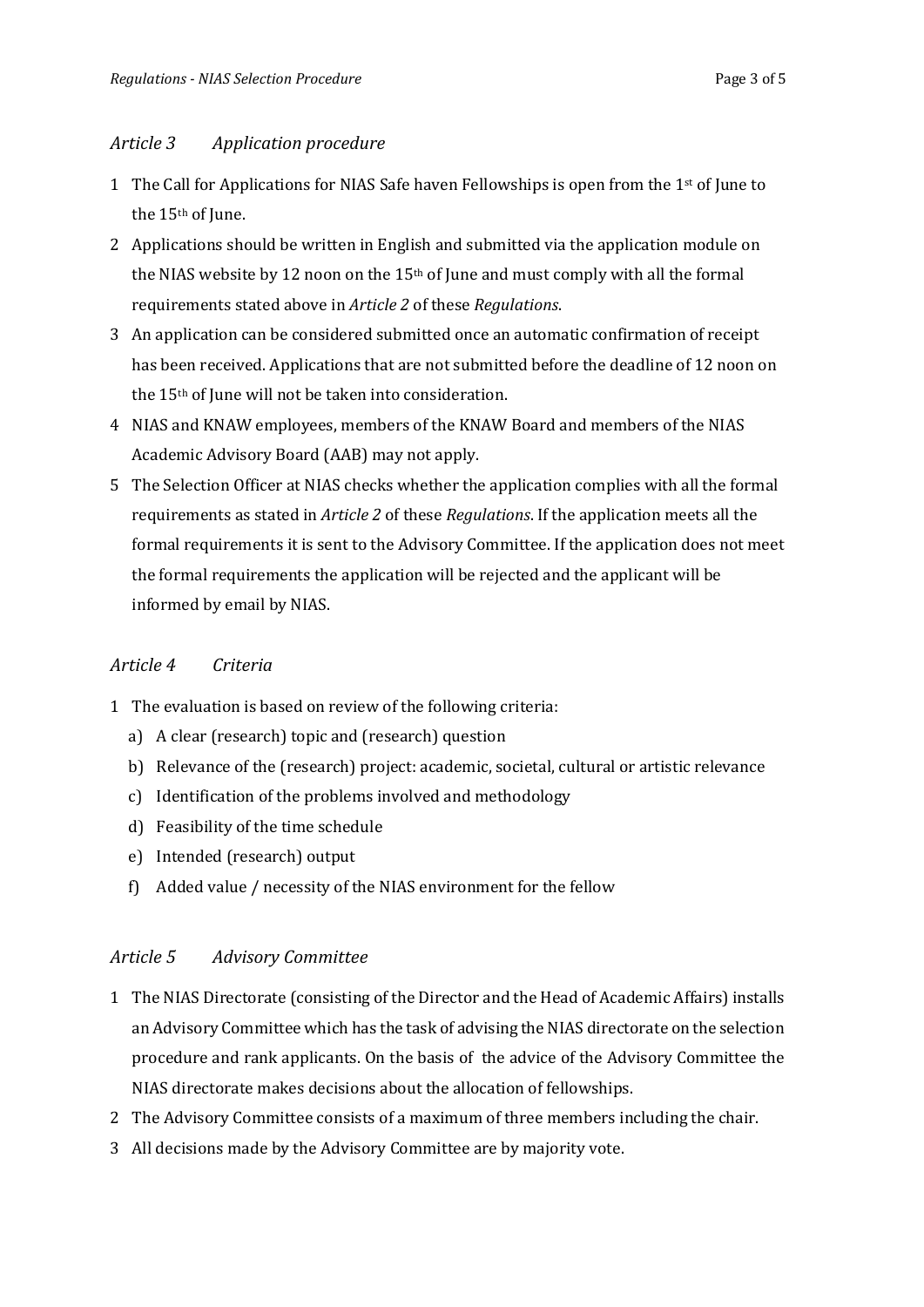- 4 The members of the Advisory Committee are bound by the "KNAW code of conduct for the boards, juries and committees that assess and decide on the conferral of awards, memberships and funding[" \(Website KNAW\).](https://www.knaw.nl/en/news/publications/conflicts-of-interest-code-of-conduct-relating-to-prizes-memberships-and-subsidies)
- 5 NIAS staff provide the necessary administrative and facilities support for the Advisory Committee.
- 6 The Advisory Committee will propose four candidates to the Director of NIAS, with a reserve list of four additional candidates.

#### *Article 6 Final selection by the Director of NIAS*

- 1 The Director of NIAS decides the final selection of candidates on the basis of the Advisory Committee's advice.
- 2 The Director of NIAS also finalises the reserve list of candidates on the basis of the Advisory Committee's advice. This list will be used to augment the group if candidates from the first list refuse (or are unable to accept the fellowship offer). Candidates on the reserve list are approached according to their ranking scores.
- 3 The Director of NIAS informs all candidates in writing of his decision no later than 4th of July 2022 i.e. candidates who have been selected, candidates who have not been selected and candidates who have been placed on the reserve list.
- 4 Once all selected candidates have been informed by the Director of his decision, NIAS will discuss with the successful candidates the details of their Fellows Agreement, based on their personal circumstances. If the two parties have not come to mutual agreement by the last day of July 2022, the Director's decision (as stated in *Article 6, section 3*) expires. If that is the case, the Director of NIAS will select a suitable new candidate from the reserve list.

## *Article 7 Events beyond the parties' control*

1 In case of an event beyond the parties' control, such as a further deteriorating situation in Ukraine or the COVID-19 pandemic, that makes it (temporarily) impossible for NIAS and/or the successful candidates to comply with obligations set forth in their Fellowship Agreement, an additional agreement is signed by both parties;